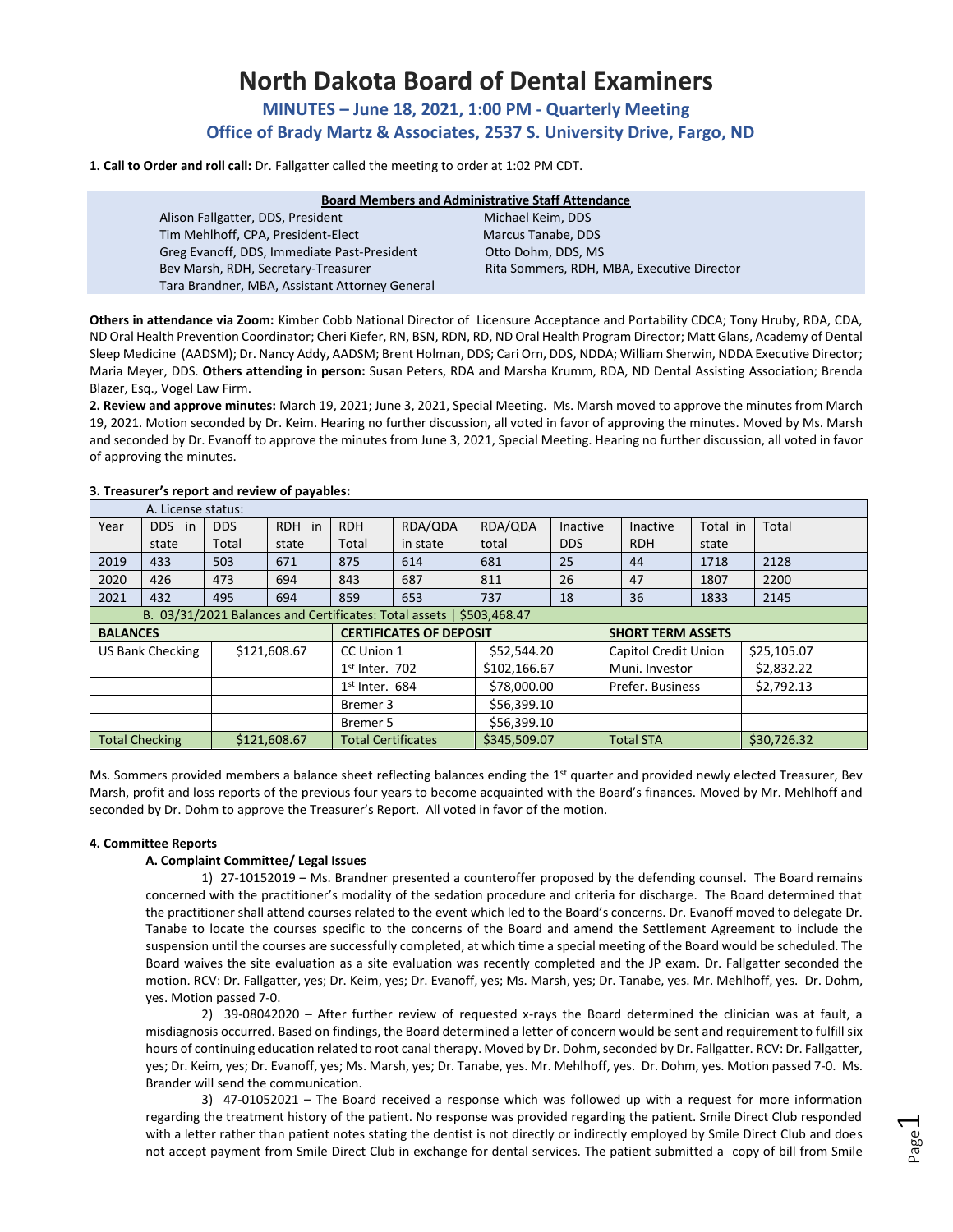Direct Club for \$1750. The Board wished to review the "Dr. approved treatment plan" mentioned in a correspondence from SDC, however no patient notes were submitted as requested. Dr. Evanoff moved to revoke the license, Dr. Fallgatter seconded the motion. Ms. Brander will send the communication. RCV: Dr. Fallgatter, yes; Dr. Keim, yes; Dr. Evanoff, yes; Ms. Marsh, yes; Dr. Tanabe, yes. Mr. Mehlhoff, yes. Dr. Dohm, yes. Motion passed 7-0.

4) 49-02112021 – The Board addressed nine complaints regarding the same entity involving two treating dentists, assertions of possible patient abandonment, dubious patient records storage, administering treatment below the standard of care, improper and inappropriate use of local anesthetic agents which have the potential to produce life-threatening, systemic adverse reactions, and improper dosing of anxiolytic medications. Four complaints center around patient care with very complicated and extensive treatment, and transitioning between one practitioner to another within the entity. The complaint asserted the patient was left in a difficult position, sometimes financially or dissatisfied with treatment as expectations related to the final outcome were not met. The Board expressed concern regarding quality of care issues related to the owner/dentist who employs the dentist who ws authorized or directed to provide treatment that the pratiionerwas not adequately trained or capable to deliver. Dr. Dohm moved to initiate a complaint based on the documents provided by the practitioner and obtain more information. Dr. Fallgatter seconded the motion. RCV: Dr. Fallgatter, yes; Dr. Keim, yes; Dr. Evanoff, yes; Ms. Marsh, yes; Dr. Tanabe, yes. Mr. Mehlhoff, yes. Dr. Dohm, yes. Motion passed 7-0. Dr. Tanabe moved to authorize Ms. Brandner to request an additional anesthesia (Ativan, Halcion, Valium or other) records list from the entity's two practitioners of concern. Discussion: The sampling size will be reviewed and records can randomly be selected for review. Motion seconded by Dr. Fallgatter. Discussion: The Board will request a list of patients that were given oral anesthesia/sedation prescriptions or oral anesthesia/sedation drugs and then request records. RCV: Dr. Fallgatter, yes; Dr. Keim, yes; Dr. Evanoff, yes; Ms. Marsh, yes; Dr. Tanabe, yes. Mr. Mehlhoff, yes. Dr. Dohm, yes. Motion passed 7-0.

5) 50-02192021 - Dr. Evanoff recommended Tara send a letter to the office receptionist regarding the complaint. The Board will address the findings at its September meeting.

6) 51-03182021 - The Board determined that grounds for disciplinary action do not exist. Dr. Evanoff moved to dismiss the complaint. Dr. Fallgatter seconded the motion. RCV: Dr. Fallgatter, yes; Dr. Keim, yes; Dr. Evanoff, yes; Ms. Marsh, yes; Dr. Tanabe, yes. Mr. Mehlhoff, yes. Dr. Dohm, yes. Motion passed 7-0.

7) 52-04092021 - The Board determined that grounds for disciplinary action do not exist. Dr. Fallgatter moved to dismiss the complaint. Dr. Dohm seconded the motion. RCV: Dr. Fallgatter, yes; Dr. Keim, yes; Dr. Evanoff, yes; Ms. Marsh, yes; Dr. Tanabe, yes. Mr. Mehlhoff, yes. Dr. Dohm, yes. Motion passed 7-0.

8) 53-05272021 – After review of the clinical notes, Dr. Evanoff moved to seek further information from the practitioner and referring practitioners involved in the treatment/case. Dr Fallgatter seconded the motion. RCV: Dr. Fallgatter, yes; Dr. Keim, yes; Dr. Evanoff, yes; Ms. Marsh, yes; Dr. Tanabe, yes. Mr. Mehlhoff, yes. Dr. Dohm, yes. Motion passed 7-0. Defer further discussion to September meeting.

**B. Anesthesia Committee** (Dr. Tanabe): Dr. Tanabe reviewed the anesthesia site inspection evaluations from Dr. Glosenger Minot, Dr. Crago, Dr. Gray, Dr. Bui, Fargo location and Dr. Bulik's Fargo and Valley City locations. Letters of completion will be sent to practitioners by the Executive Director. The Committee's main concern was regarding practitioner's lack of mock code documentation as it relates to the importance of office preparedness to decrease unfavorable outcomes.

### **C. Continuing Education Committee**:

1) Random Audits: Ms Marsh reported eight audits successfully completed during the first two quarters of 2021 and the committee will complete eight audits for the last two quarters of 2021.

#### **D. Application Review Committee**:

1) Kolar dental assistant QDA application - military spouse: Ms. Kolar received dental assisting training in a nonaccredited program. Ms. Kolar was providing duties such as radiographs and has had infection control education and has completed substantially equivalent QDA requirements demonstrating competency (N.D.C.C. § 43-51-11.1). Ms. Kolar appeared to have demonstrated competency in her previous work history. Moved by Dr. Dohm and seconded by Dr. Keim to issue a twoyear provisional registration. Ms. Kolar can work toward meeting the (QDA or RDA) DANB requirements during the two-year provisional registration period. Dr. Dohm moved to grant the temporary QDA registration. Motion seconded by Dr. Kiem. RCV: Dr. Fallgatter, yes; Dr. Keim, yes; Dr. Evanoff, yes; Ms. Marsh, yes; Dr. Tanabe, yes. Mr. Mehlhoff, yes. Dr. Dohm, yes. Motion passed 7-0.

#### **E. Legislative Committee**:

1) Admin Rules: The Board has yet to receive substantive comments from the NDDA's reported coalition (NDDA, NDDHA, NDDAA) regarding Administrative Rules. NDDA Executive Director, William Sherwin, after requesting the Administrative Rules adopted by the Board in January 2021 be voided during the Admin Rules Committee meeting in Bismarck March 5, 2021 to allow time to form a task force to address the rules, informed the Board that the NDDA had "no appetite to be on that task force and I didn't believe it is proper." Mr. Sherwin further stated that NDBDE member Dr. Tanabe would "have a strong handle on it." Ms. Brandner commented on how any "task force" meetings proposed to include the NDBDE would require proper public notification, minutes etc. Ms. Brandner also emphasized that it is the *Board's* duty to draft rules. The NDDA may make specific suggestions or provide comments/opinions related to specific elements of existing or proposed rules. She advised the NDDA further those non-substantive statements (e.g., "we don't like this") are not helpful to the process or to the Board. Specific examples of preferred language must be provided. The purpose of the Board's withdrawal of the rules was to provide the NDDA's coalition (NDDHA, NDDAA, NDDA) sufficient time to provide comments to the Board. Dr. Evanoff requested Mr. Sherwin notify his association members to provide comments by **8/1/2021** so Board members will have time to study and all suggestions prior to their September 17, 2021.

#### **5. Old Business:**

Page  $\mathrel{\sim}$